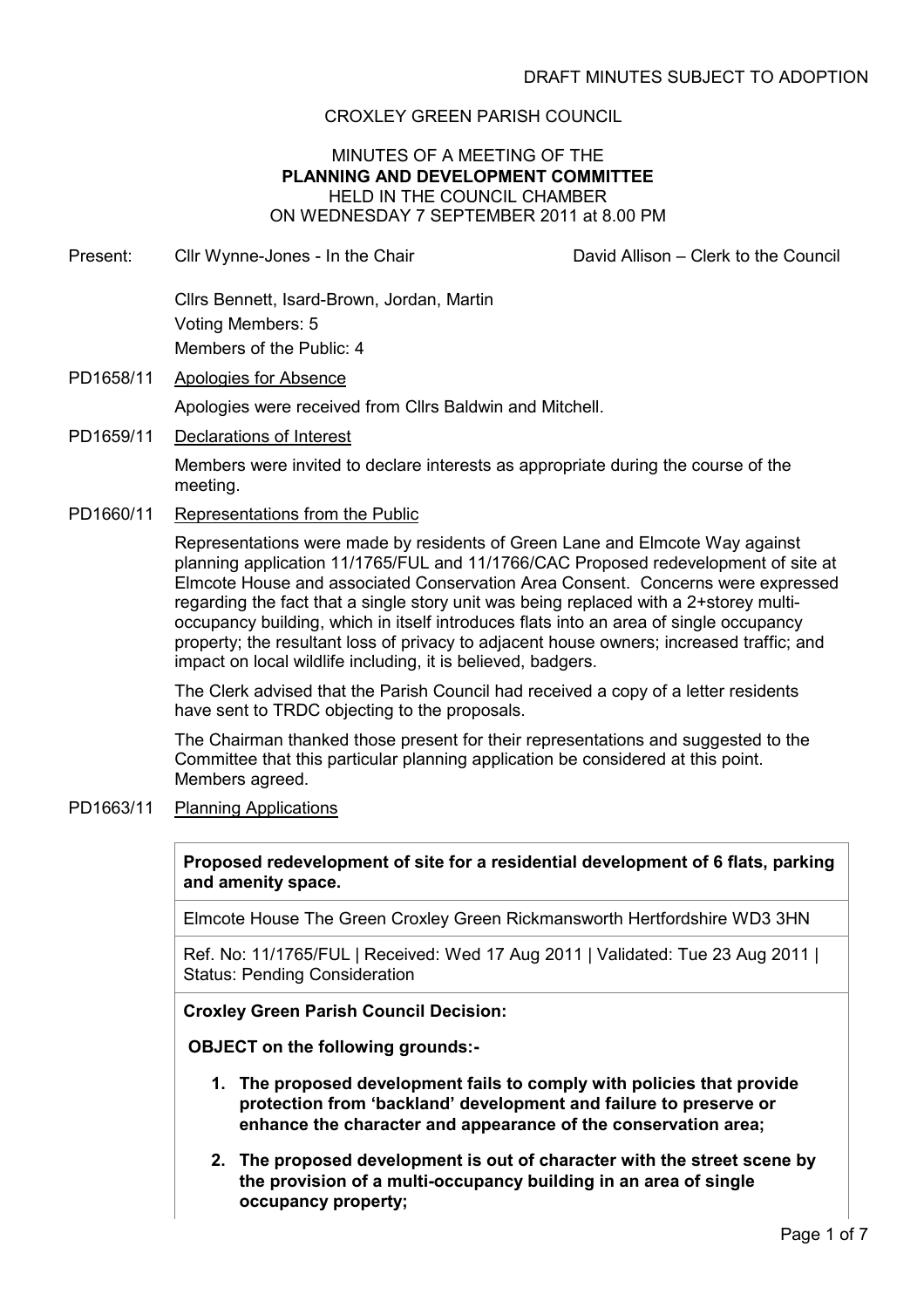- 3. The first and second floor windows on the northern and southern elevations and proposed balconies, by reason of siting, design and layout would result in the overlooking and unacceptable loss of privacy and amenity to the occupiers of Green Lane and Elmcote Way;
- 4. The development has inadequate narrow vehicular access/egress (single vehicle width) and would not be suitable for the increase in traffic volume generated by the proposal nor provide ease of accessibility for service vehicles.

Conservation Area Consent: Proposed redevelopment of site for a residential development of 6 flats, parking and amenity space.

Elmcote House The Green Croxley Green Rickmansworth Hertfordshire WD3 3HN

Ref. No: 11/1766/CAC | Received: Wed 17 Aug 2011 | Validated: Fri 19 Aug 2011 | Status: Pending Consideration

Croxley Green Parish Council Decision: OBJECT on the grounds that a viable proposal has not been forthcoming for the site – see Objections to Planning Application 11/1765/FUL.

See below for comments on remaining Applications reviewed.

### PD1661/11 Minutes

### Resolved:

• that the Minutes of the meetings held on Wednesday 3 August 2011 and Wednesday 17 August 2011 be approved and be signed by the Chairman.

#### PD1662/11 Matters Arising

PD1654/11 (Recent Decisions) - 11/1305/FUL, Little Gillions. The matter of TRDC Approval to Little Gillions proposals was raised given the objections raised by the Parish Council but the Planning Officer had confirmed that the application was for residential use despite rumours to the contrary. The Officer had explained that the term classroom in this case means a hide / nature room.

PD1654/11 (Recent Decisions) – 11/1301/FUL, Clarendon Cottage. The matter of the fencing was raised as it was understood that there should have been a hedge rather than fencing.

#### PD1663/11 Planning Applications

See above for Comments on Application 11/1765/FUL and 11/1766/CAC Proposed redevelopment of site, Elmcote House.

In the following applications "NGFO" means No Grounds For Objection.

## Ground floor rear extension

15 Winton Crescent Croxley Green Rickmansworth Hertfordshire WD3 3QX

Ref. No: 11/1580/FUL | Received: Tue 26 Jul 2011 | Validated: Tue 16 Aug 2011 | Status: Pending Consideration

## Croxley Green Parish Council Decision: NGFO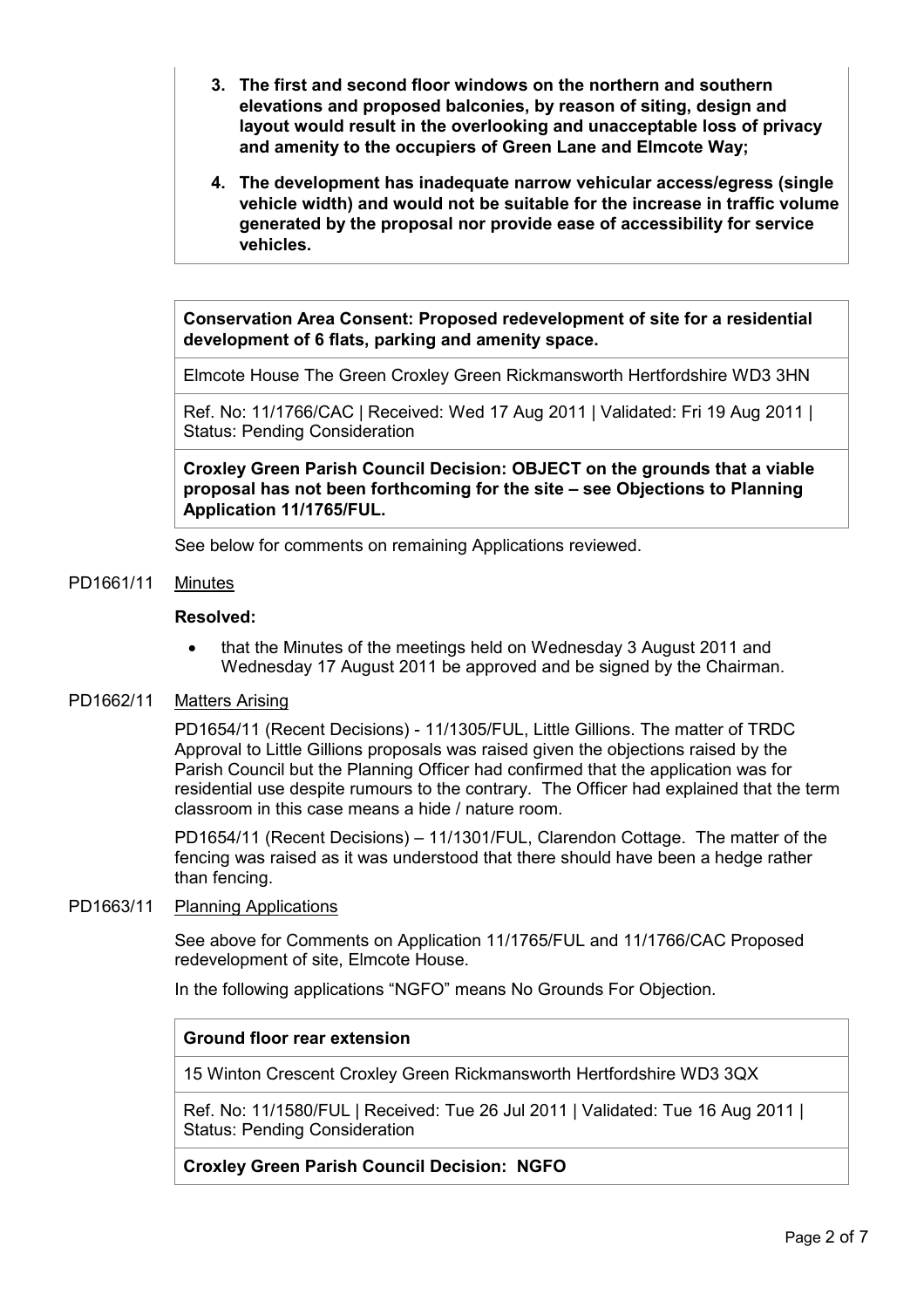# Change of use of first floor from residential to leisure use

The Studio Community Way Croxley Green Rickmansworth Hertfordshire WD3 3FH

Ref. No: 11/1650/FUL | Received: Wed 03 Aug 2011 | Validated: Wed 31 Aug 2011 | Status: Pending Consideration

Cllr Martin declared am interest.

# Croxley Green Parish Council Decision: NGFO

Extensions at ground level to create a sunroom and a utility room. Extension at roof level to convert attic to habitable space with rear dormer window.

41 Winton Crescent Croxley Green Rickmansworth WD3 3QX

Ref. No: 11/1654/FUL | Received: Thu 04 Aug 2011 | Validated: Thu 11 Aug 2011 | Status: Pending

Croxley Green Parish Council Decision: NGFO

First floor side extension including extension to roof and loft conversion with front rooflights and rear dormer window

75 Byewaters Croxley Green Watford Hertfordshire WD18 8WH

Ref. No: 11/1665/FUL | Received: Fri 05 Aug 2011 | Validated: Mon 05 Sep 2011 | Status: Pending Consideration

Croxley Green Parish Council Decision: NGFO

Proposed single storey rear extension with sliding doors and rooflights & alteration to landscaping & garden.

29 Lewes Way Croxley Green Rickmansworth WD3 3SW

Ref. No: 11/1752/FUL | Received: Wed 17 Aug 2011 | Validated: Wed 17 Aug 2011 | Status: Pending Consideration

Croxley Green Parish Council Decision: NGFO

Renewal of extant planning permission 08/1365/FUL dated 1st September 2008 - Single storey front garage extension, single storey infill extension to front elevation, changes to fenestration and front door details on front elevation. Raise in roof level to create loft conversion with two dormer windows to rear and three rooflights

57 Copthorne Road Croxley Green Rickmansworth Hertfordshire WD3 4AH

Ref. No: 11/1771/FUL | Received: Thu 18 Aug 2011 | Validated: Thu 18 Aug 2011 | Status: Pending Consideration

Croxley Green Parish Council Decision: NGFO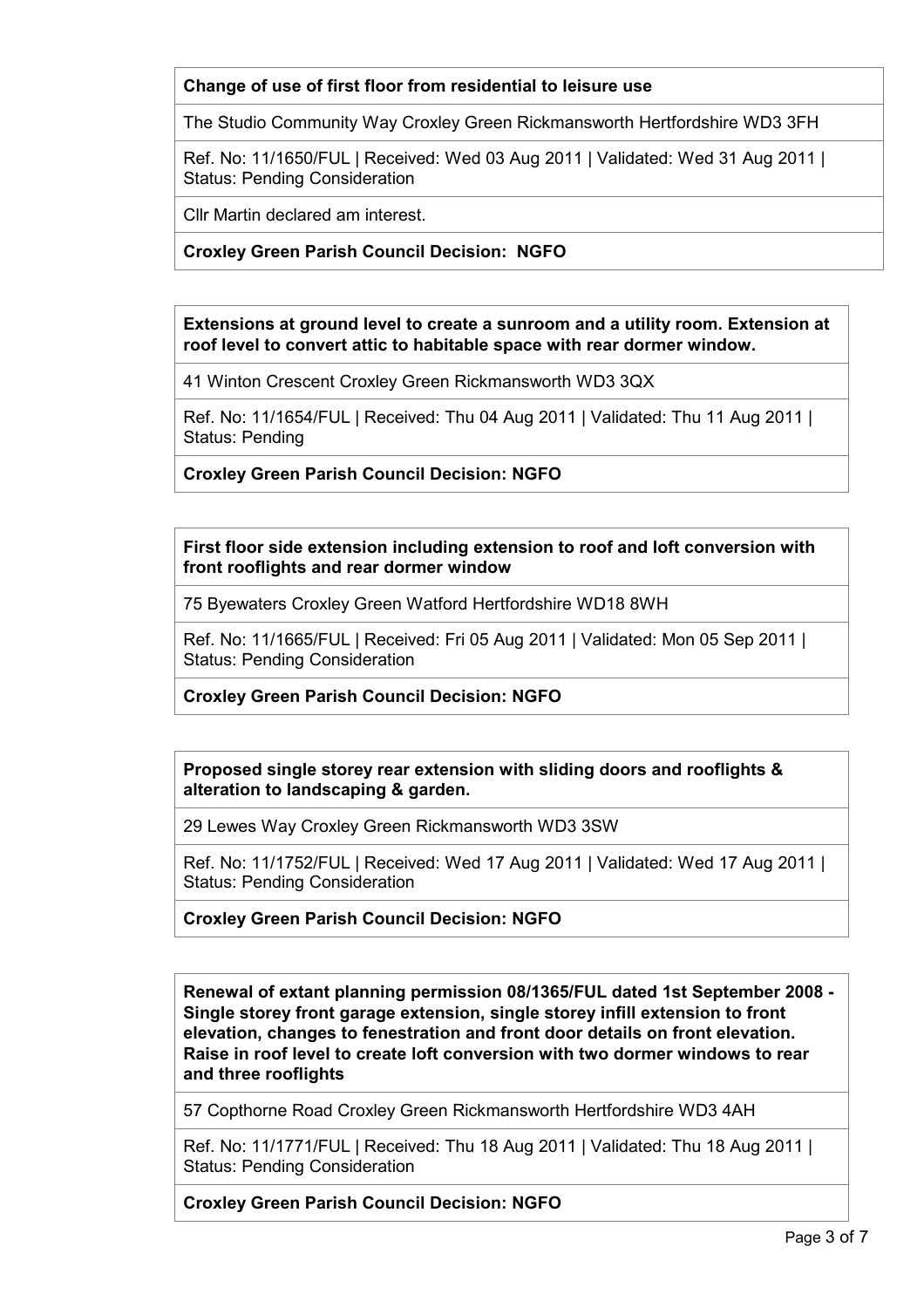# Renewal of extant planning permission 09/0111/FUL dated 24th March 2009 - Proposed alterations to the existing pool area to create a pool complex with alterations to land levels

57 Copthorne Road Croxley Green Rickmansworth Hertfordshire WD3 4AH

Ref. No: 11/1772/FUL | Received: Thu 18 Aug 2011 | Validated: Thu 18 Aug 2011 | Status: Pending Consideration

# Croxley Green Parish Council Decision: NGFO

## New shop front windows and doors with refurbished signs

4 Scots Hill Croxley Green Rickmansworth WD3 3AD

Ref. No: 11/1782/FUL | Received: Fri 19 Aug 2011 | Validated: Tue 30 Aug 2011 | Status: Pending Consideration

Croxley Green Parish Council Decision: NGFO

## Removal of existing concrete structure garage and construction of new garage

213 New Road Croxley Green Rickmansworth Hertfordshire WD3 3HE

Ref. No: 11/1803/FUL | Received: Tue 23 Aug 2011 | Validated: Wed 24 Aug 2011 | Status: Pending Consideration

Croxley Green Parish Council Decision: NGFO

## Single storey rear extension

April Cottage 309 New Road Croxley Green Rickmansworth Hertfordshire WD3 3HE

Ref. No: 11/1850/FUL | Received: Wed 31 Aug 2011 | Validated: Wed 31 Aug 2011 | Status: Pending Consideration

Croxley Green Parish Council Decision: NGFO

Two storey and single storey side and rear extensions, new window and 2 new rooflights over kitchen, access from garden to public footpath re-located

35 New Road Croxley Green Rickmansworth Hertfordshire WD3 3EN

Ref. No: 11/1869/FUL | Received: Fri 02 Sep 2011 | Validated: Fri 02 Sep 2011 | Status: Pending Consideration

Croxley Green Parish Council Decision: NGFO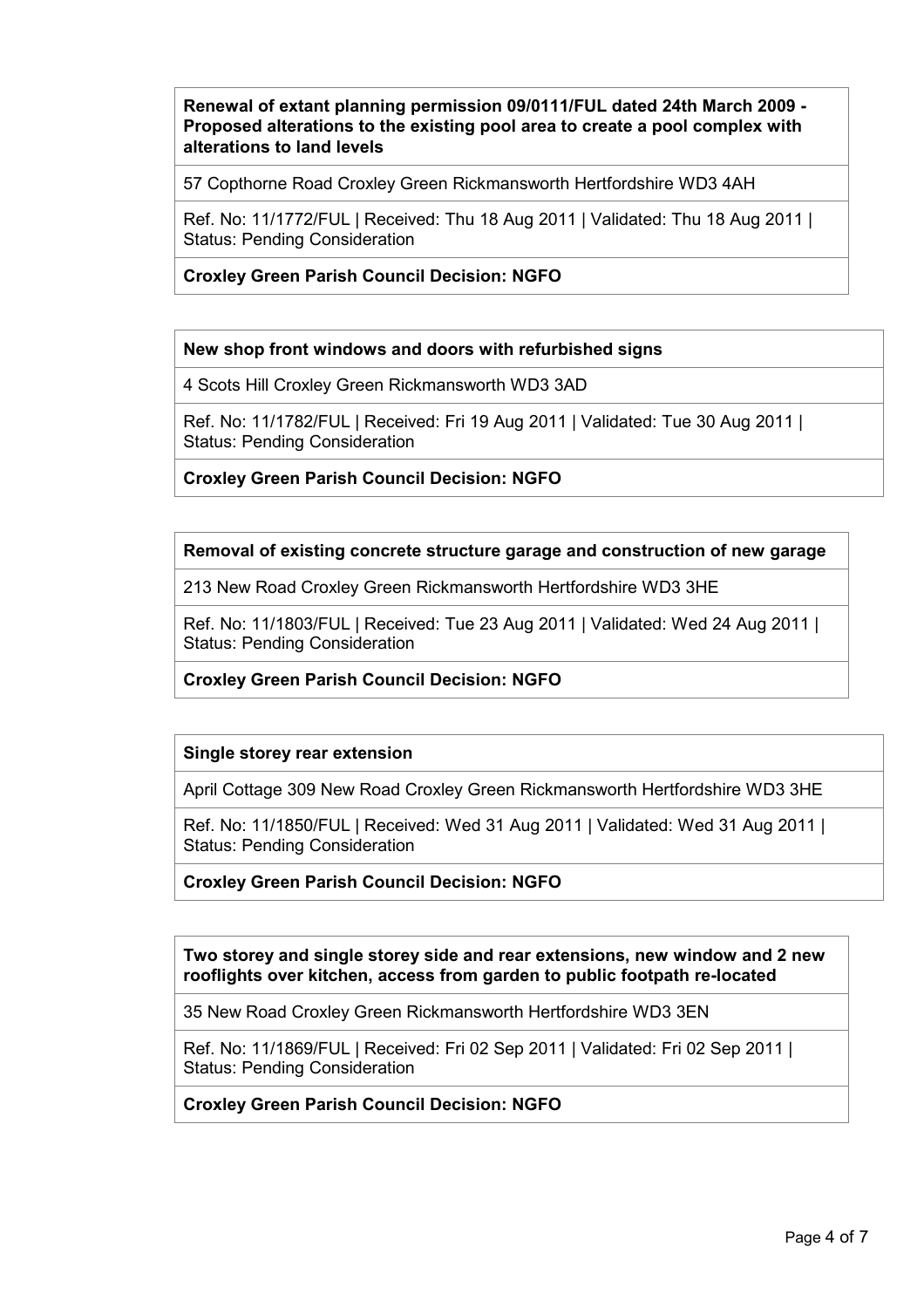Listed Building Consent: Demolition of 1960s squash court extension to Grade II Old Merchant Taylor's (Durrants House)

Durrants Lincoln Way Croxley Green Rickmansworth Hertfordshire WD3 3ND

Ref. No: 11/1872/LBC | Received: Mon 05 Sep 2011 | Validated: Mon 05 Sep 2011 | Status: Pending Consideration

Croxley Green Parish Council Decision: The Committee considered that this matter should rest with the Planning Officers to determine.

## Certificates of Lawfulness, Discharge of Conditions and Non-Material Amendments to planning applications – for Members information only

Members noted the following applications:

#### Certificate of Lawfulness Proposed Development - Garden Outbuilding

199 Watford Road Croxley Green Rickmansworth WD3 3RY

Ref. No: 11/1685/CLPD | Received: Tue 09 Aug 2011 | Validated: Tue 09 Aug 2011 | Status: Pending Consideration

Discharge of Condition3 pursuant to planning permission 10/2470/FUL

Old Merchant Taylors Sports Club Durrants Lincoln Way Croxley Green Rickmansworth Hertfordshire WD3 3ND

Ref. No: 11/1692/DIS | Received: Tue 09 Aug 2011 | Validated: Thu 11 Aug 2011 | Status: Pending Consideration

### Discharge of Conditions 3 , 4 , 5 and 6 pursuant to planning permission 11/0863/FUL

Monopole Adjacent To Grand Union Canal Lavrock Lane Croxley Green **Hertfordshire** 

Ref. No: 11/1713/DIS | Received: Wed 10 Aug 2011 | Validated: Wed 10 Aug 2011 | Status: Pending Consideration

## Certificate of Lawfulness Proposed Development: Single storey rear extension

69 New Road Croxley Green Rickmansworth Hertfordshire WD3 3EN

Ref. No: 11/1868/CLPD | Received: Fri 02 Sep 2011 | Validated: Fri 02 Sep 2011 | Status: Pending Consideration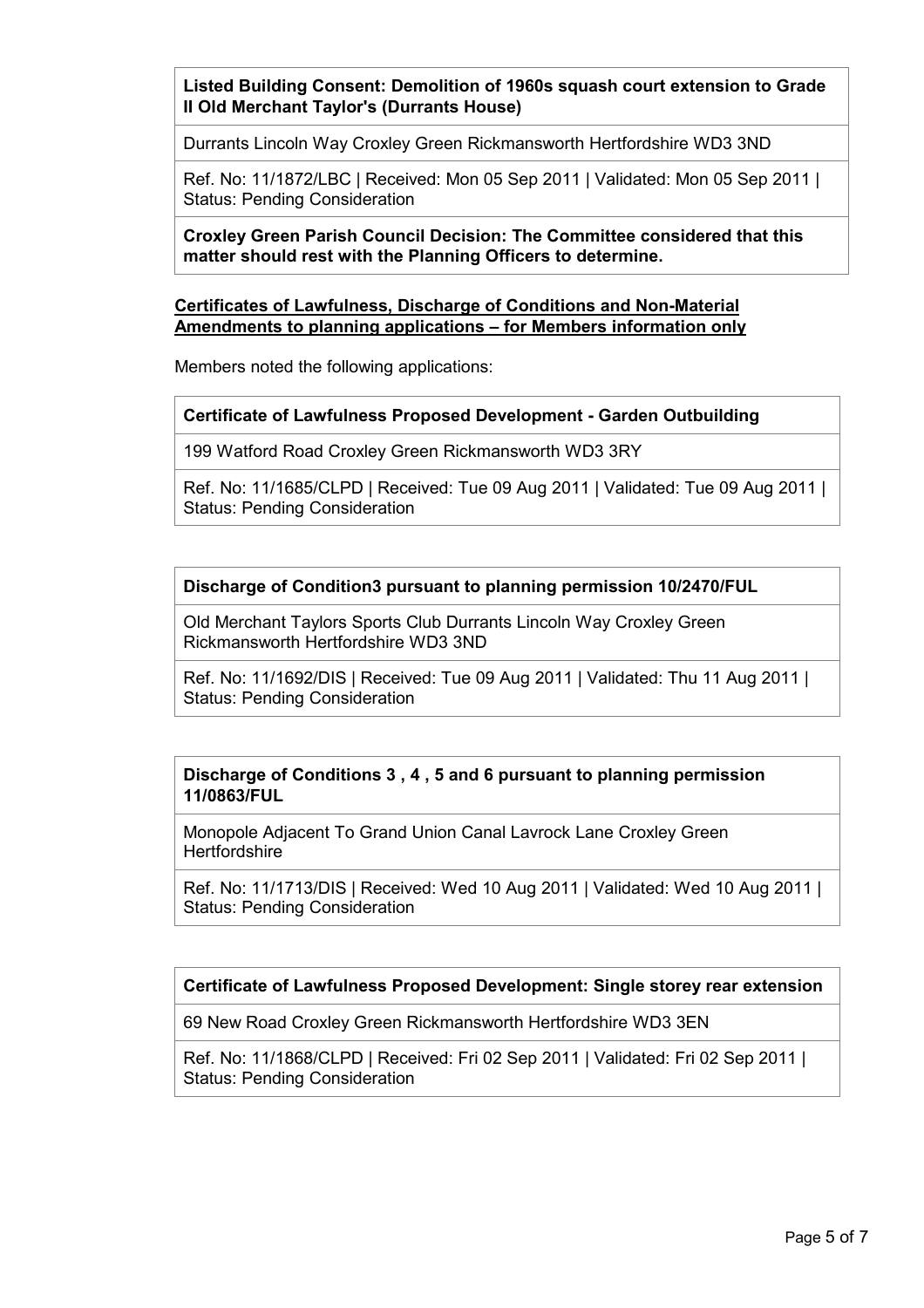Certificate of Lawfulness Proposed Development: Internal refurbishment of existing building and replacement of glazing at entrance to building (single glazed facade to be replaced with curtain walling including new revolving door, replacement of roof mounted equipment, new equipment to be similar in scale and located in the same position as existing equipment)

Building 8 Hatters Lane Watford Hertfordshire

Ref. No: 11/1880/CLPD | Received: Mon 05 Sep 2011 | Validated: Mon 05 Sep 2011 | Status: Pending Consideration

#### PD1664/11 Recent Decisions by Three Rivers District Council

#### APPROVED

| <b>Reference No:</b>  | 11/1121/FUL                                                                                                                                                                                    |
|-----------------------|------------------------------------------------------------------------------------------------------------------------------------------------------------------------------------------------|
| <b>Address:</b>       | 316 Baldwins Lane Croxley Green Rickmansworth                                                                                                                                                  |
| <b>Application:</b>   | Dropped kerb                                                                                                                                                                                   |
| <b>CGPC Decision:</b> | <b>NGFO</b>                                                                                                                                                                                    |
| <b>TRDC Decision:</b> | Approved                                                                                                                                                                                       |
| <b>Reference No:</b>  | 11/1422/FUL                                                                                                                                                                                    |
| <b>Address:</b>       | Elmcote House The Green Croxley Green                                                                                                                                                          |
| <b>Application:</b>   | Extension of time of planning permission 08/0125/FUL dated 25th<br>March 2008 - Change of use from Class B1 Office to Class D1<br>Dental practice                                              |
| <b>CGPC Decision:</b> | <b>NGFO</b>                                                                                                                                                                                    |
| <b>TRDC Decision:</b> | Approved                                                                                                                                                                                       |
| <b>Reference No:</b>  | 11/1423/FUL                                                                                                                                                                                    |
| <b>Address:</b>       | 147 New Road Croxley Green Rickmansworth                                                                                                                                                       |
| <b>Application:</b>   | Erection of a detached garage to rear following demolition of<br>existing garage and car port                                                                                                  |
| <b>CGPC Decision:</b> | <b>NGFO</b>                                                                                                                                                                                    |
| <b>TRDC Decision:</b> | Approved                                                                                                                                                                                       |
| <b>Reference No:</b>  | 11/1431/FUL                                                                                                                                                                                    |
| <b>Address:</b>       | 132 - 146 New Road Croxley Green Rickmansworth                                                                                                                                                 |
| <b>Application:</b>   | Installation of 2 replacement external mechanical plant units with<br>acoustic screen                                                                                                          |
| <b>CGPC Decision:</b> | <b>NGFO</b>                                                                                                                                                                                    |
| <b>TRDC Decision:</b> | Approved                                                                                                                                                                                       |
| <b>Reference No:</b>  | 11/1476/FUL                                                                                                                                                                                    |
| <b>Address:</b>       | 4 Lancing Way Croxley Green Rickmansworth                                                                                                                                                      |
| <b>Application:</b>   | Two storey rear extension                                                                                                                                                                      |
| <b>CGPC Decision:</b> | OBJECT - the proposal appears excessively prominent and may<br>exceed guidelines for such development. It appears that there has<br>been little change to the previous application 11/0940/FUL |
| <b>TRDC Decision:</b> | Approved                                                                                                                                                                                       |